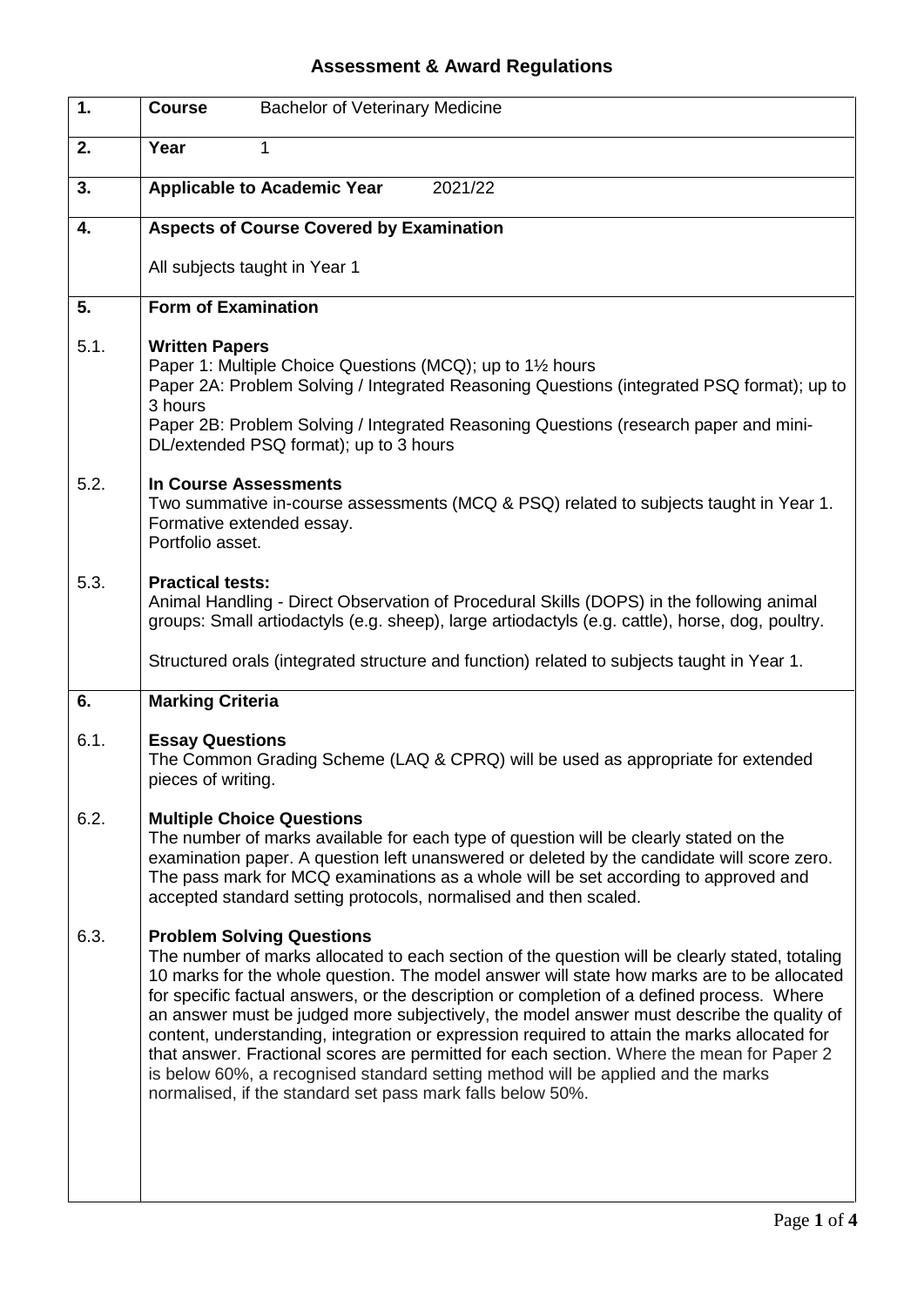## **Assessment & Award Regulations**

| 6.4. | <b>Integrated Structure and Function (ISF) Orals</b><br>Each structured oral examination will be marked out of a maximum of ten marks with<br>students accumulating marks by answering questions of increasing complexity. Highest<br>marks will be obtained by students demonstrating integration of their knowledge.                                                                                                                             |                                    |                                    |
|------|----------------------------------------------------------------------------------------------------------------------------------------------------------------------------------------------------------------------------------------------------------------------------------------------------------------------------------------------------------------------------------------------------------------------------------------------------|------------------------------------|------------------------------------|
| 6.5. | <b>Direct Observation of Procedural Skills (DOPS)</b><br>Students' performance in each animal group will be graded to assess:<br>Health & Safety<br><b>Animal Welfare</b><br><b>Technical Ability</b><br>Professionalism<br>Health & Safety and Animal Welfare are graded as a pass or fail. The grades for Technical<br>Ability and Professionalism are: Exceeds Expectations, Meets Expectations, Borderline,                                    |                                    |                                    |
|      | <b>Below Expectations.</b>                                                                                                                                                                                                                                                                                                                                                                                                                         |                                    |                                    |
|      | To be graded as "Competent" for the station overall, students are required to achieve a<br>grade of "Pass" for both Health & Safety and Animal Welfare, as well as no grade of Below<br>Expectation or no more than 1 Borderline grade for Technical Ability and Professionalism.                                                                                                                                                                  |                                    |                                    |
| 7.   | <b>Allocation of Marks and any Additional Requirements</b>                                                                                                                                                                                                                                                                                                                                                                                         |                                    |                                    |
| 7.1. | <b>Written Paper 1</b><br>i.<br>Written Paper 2 (2A & 2B)<br>ii.<br>iii.<br><b>ISF Oral</b>                                                                                                                                                                                                                                                                                                                                                        | <b>First Sit</b><br>35<br>40<br>15 | <b>Resit</b><br>37.5<br>45<br>17.5 |
|      | In-Course Assessment 1 - Term 1<br>iv.<br>In-Course Assessment 2 - Term 2<br>V.                                                                                                                                                                                                                                                                                                                                                                    | 5<br>5                             | 0<br>0                             |
|      | Students are required to submit an Extended Essay<br>vi.<br>and a Professional Studies Portfolio Asset<br>vii.<br>A result of "Competent" for each DOPS station                                                                                                                                                                                                                                                                                    | N/A<br>N/A                         | N/A<br>N/A                         |
| 7.2. | For the purposes of section 8 and section 10 below:<br>Component i. is an Essential Knowledge Element<br><b>AND</b><br>Components ii and iii. are grouped together as Problem Solving and Interpretation<br>Elements.                                                                                                                                                                                                                              |                                    |                                    |
|      |                                                                                                                                                                                                                                                                                                                                                                                                                                                    |                                    |                                    |
| 8.   | <b>Requirements to Pass Overall</b>                                                                                                                                                                                                                                                                                                                                                                                                                |                                    |                                    |
| 8.1. | <b>First Sit</b><br>Following scaling of the marks, students must:                                                                                                                                                                                                                                                                                                                                                                                 |                                    |                                    |
|      | Gain an average mark of 50% or more aggregated from the marks listed under "First"<br>Sit", components i. to v. in 7.1 above<br><b>AND</b><br>Gain at least 40% for the ESSENTIAL KNOWLEDGE element (Written Paper 1)<br><b>AND</b><br>Gain at least 40% for the combined PROBLEM SOLVING AND<br>INTERPRETATION elements (Written Paper 2A, 2B and ISF Oral) of the<br>examinations<br><b>AND</b><br>A result of "Competent" for each DOPS station |                                    |                                    |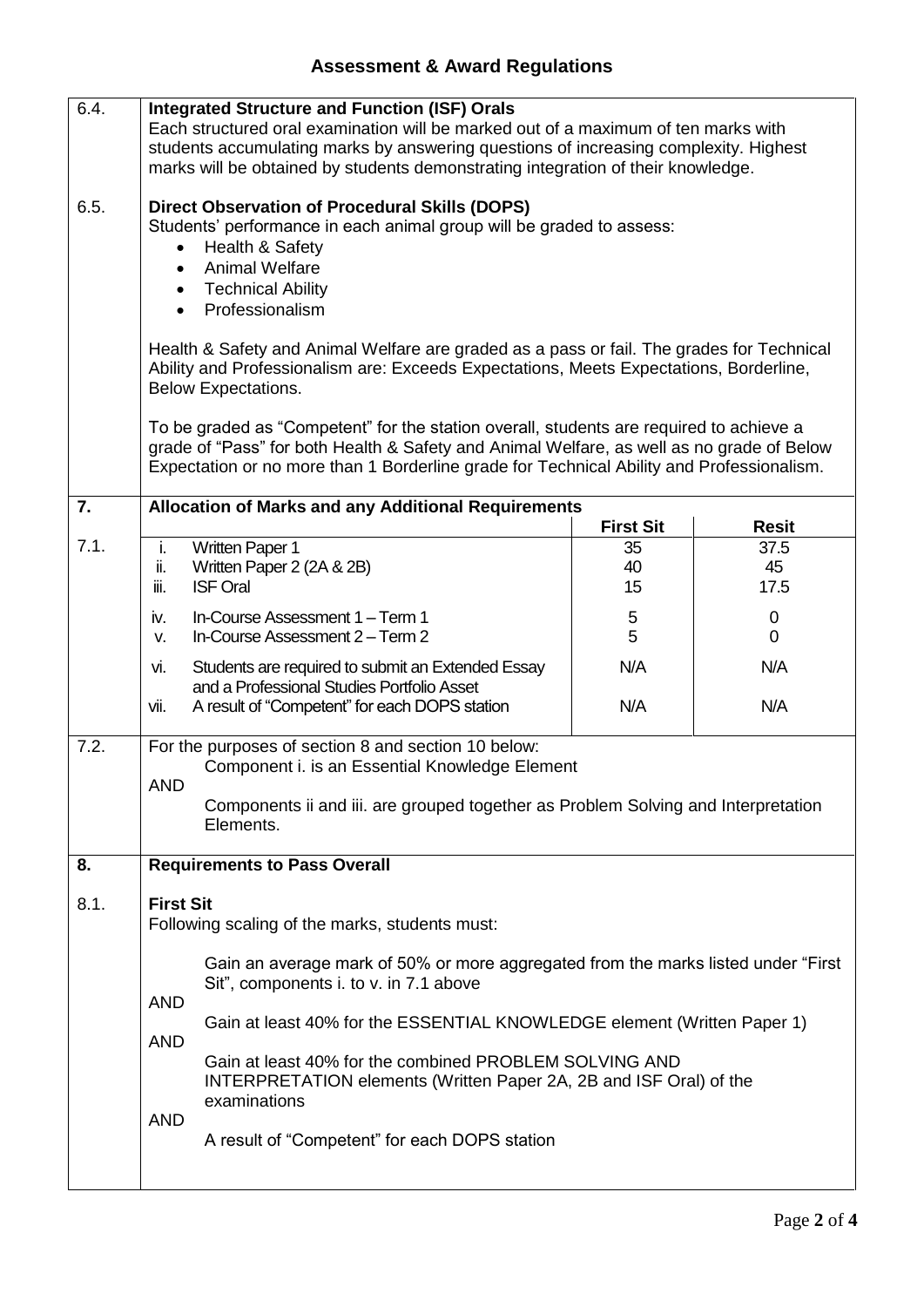| 8.2. | <b>Resit</b>                                                                                                                                                                                                                                                                                                                                                                                                                                                                                                                                                                                                                                                                             |
|------|------------------------------------------------------------------------------------------------------------------------------------------------------------------------------------------------------------------------------------------------------------------------------------------------------------------------------------------------------------------------------------------------------------------------------------------------------------------------------------------------------------------------------------------------------------------------------------------------------------------------------------------------------------------------------------------|
|      | Following scaling of the marks, students must:                                                                                                                                                                                                                                                                                                                                                                                                                                                                                                                                                                                                                                           |
|      | Gain an average mark of 50% or more aggregated from the marks listed under<br>"Resit", components i. to iii. in 7.1 above<br><b>AND</b>                                                                                                                                                                                                                                                                                                                                                                                                                                                                                                                                                  |
|      | Gain at least 40% for the ESSENTIAL KNOWLEDGE element (Written Paper 1)                                                                                                                                                                                                                                                                                                                                                                                                                                                                                                                                                                                                                  |
|      | <b>AND</b><br>Gain at least 40% for the combined PROBLEM SOLVING AND<br>INTERPRETATION elements (Written Paper 2A, 2B and ISF Oral) of the<br>examinations                                                                                                                                                                                                                                                                                                                                                                                                                                                                                                                               |
|      | <b>AND</b><br>A result of "Competent" for each DOPS station                                                                                                                                                                                                                                                                                                                                                                                                                                                                                                                                                                                                                              |
| 9.   | <b>Consequences of Failure</b>                                                                                                                                                                                                                                                                                                                                                                                                                                                                                                                                                                                                                                                           |
| 9.1. | Those students graded as "Not yet competent" in any animal handling group in the DOPS<br>will be given a second opportunity to take those stations again, in time to be considered at<br>the main BVetMed Year 1 Exam Board. Both of these opportunities will be classed as the<br>first attempt.                                                                                                                                                                                                                                                                                                                                                                                        |
| 9.2. | Those students graded as "Not yet competent" in any animal handling group in the DOPS<br>following their second opportunity (first attempt) will be given a third opportunity those<br>stations. This opportunity will be classed as the 'resit'.                                                                                                                                                                                                                                                                                                                                                                                                                                        |
| 9.3. | Those students who do not pass Year 1 overall due components i to v (in 7.1 above) at the<br>first attempt will be required to resit components i to iii (as per 7.1 above).                                                                                                                                                                                                                                                                                                                                                                                                                                                                                                             |
| 9.4. | A student who remains "Not yet competent" in any DOPS station following the second<br>opportunity will only have to re-sit the specific DOPS station(s) that they failed<br>A student who fails the year at their first attempt is required to take the resit or withdraw from<br>the course. The overall mark obtained at the second attempt will be no greater than 50%.                                                                                                                                                                                                                                                                                                               |
| 9.5. | A student who is studying full time and has failed either the first or second year of their<br>degree course at the second attempt and has not previously repeated a year of<br>undergraduate study at the College (on any programme) will be entitled to repeat the year.<br>The student will be required to complete all assessments in the repeat year, regardless of<br>previous attempts. The number of attempts at assessments will be the same as for those<br>students not repeating the year. All Year Marks or Module Marks under the 'repeat year' rule<br>will be capped at a maximum of a bare pass and that will be the mark carried forward for<br>degree classification. |
| 9.6. | A student who is studying full time and has failed the year at the second attempt and has<br>previously repeated a year of undergraduate study at the College (on any programme) will<br>be required to withdraw from the course. They will have a right of appeal as described in<br><b>College Regulations</b>                                                                                                                                                                                                                                                                                                                                                                         |
| 9.7. | A full time student who has not passed at the end of a repeated year is required to appeal<br>irrespective of any deferrals.                                                                                                                                                                                                                                                                                                                                                                                                                                                                                                                                                             |
| 9.8. | Any student who has failed after having taken all resit and repeat opportunities will be<br>required to withdraw from the course. They will have a right of appeal as described in<br>College Regulations. A student who has achieved an overall mark of 40% or more in Year 1,<br>but who does not proceed with study on the BVetMed course, will be eligible to apply for<br>transfer to BSc Bioveterinary Sciences Year 2.                                                                                                                                                                                                                                                            |